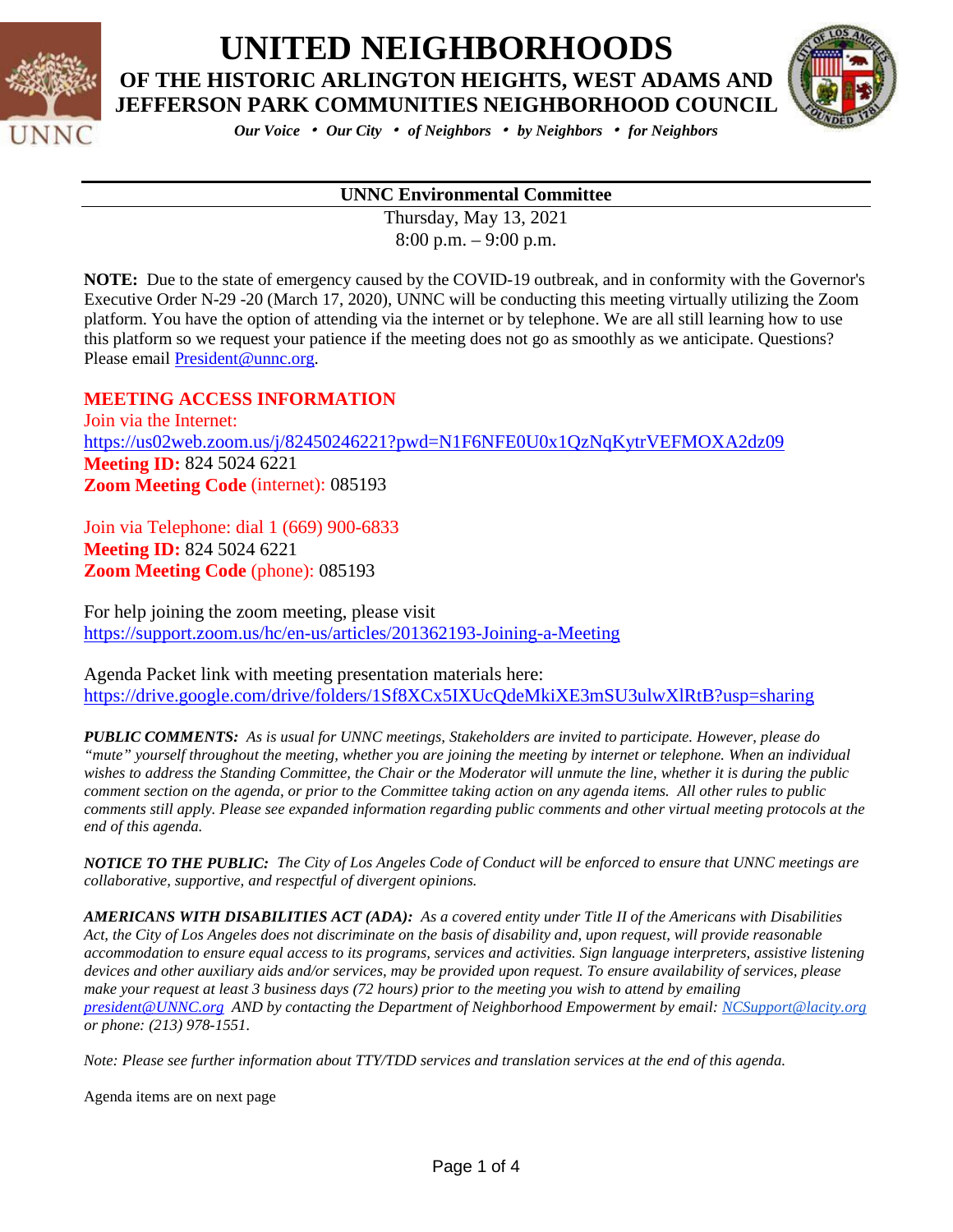



*Our Voice* • *Our City* • *of Neighbors* • *by Neighbors* • *for Neighbors*

### **AGENDA**

- (1) **8:00 Call to order**
- (2) **8:05 Public comment/Announcements**
- (3) **8:10 Review and approve April 2021 minutes – DISCUSSION AND ACTION**
- (4) **8:15 Update on Street Tree Maintenance Program**
- (5) **8:35 Discussion re Urban Forestry Division and street tree removals**
- (6) **8:55 Suggestions for future meetings**
- (7) **9:00 Adjourn**

**Future Meetings**: The next scheduled meeting is Thursday, June 10, 2021 at 8:00 PM, subject to cancellation if no agenda items.

### *Time allocations for agenda items are approximate and may be shortened or lengthened at the discretion of the Chairperson.*

Comments from the public on agenda items will be heard only when the respective item is being considered. Comments from the public on other matters not appearing on the agenda that are within the Board's or Committee's jurisdiction will be heard during the General Public Comment period. Please note that under the Brown Act, the Board or Committee is prevented from acting on a matter that you bring to its attention during the General Public Comment period; however, the issue raised by a member of the public may become the subject of a future Board or Committee meeting. Public comment is limited to 1 minute per speaker, unless waived by the presiding officer of the Board or Committee.

The agendas for the UNNC meetings are normally posted for public review at some locations that are currently closed due to the COVID-19 crisis. However, this agenda is posted at the following location: South Seas House, 2301 West 24<sup>th</sup> Street, Los Angeles 90018. The agenda is also posted at the UNNC's official website at [www.UNNC.org.](http://www.unnc.org/)where you can also sign up to be notified of future meetings and events. Stakeholders may also subscribe to the City of Los Angeles Early Notification System (ENS), through the City's website at www.lacity.org, to receive notices for UNNC meetings. For more information, you may also contact the President of UNNC, at [president@UNNC.org](mailto:president@UNNC.org) or at 323-731-8686.

**Please note**: All UNNC stakeholders are invited to participate in UNNC Standing Committee meetings. UNNC's Governing Board appoints Committee Chairs and Co-Chairs annually; these positions are open to all stakeholders. Per UNNC practice and policy, all stakeholders present at a Standing Committee meeting, including members of UNNC's Governing Board, are considered to be members of that committee for the duration of that meeting, and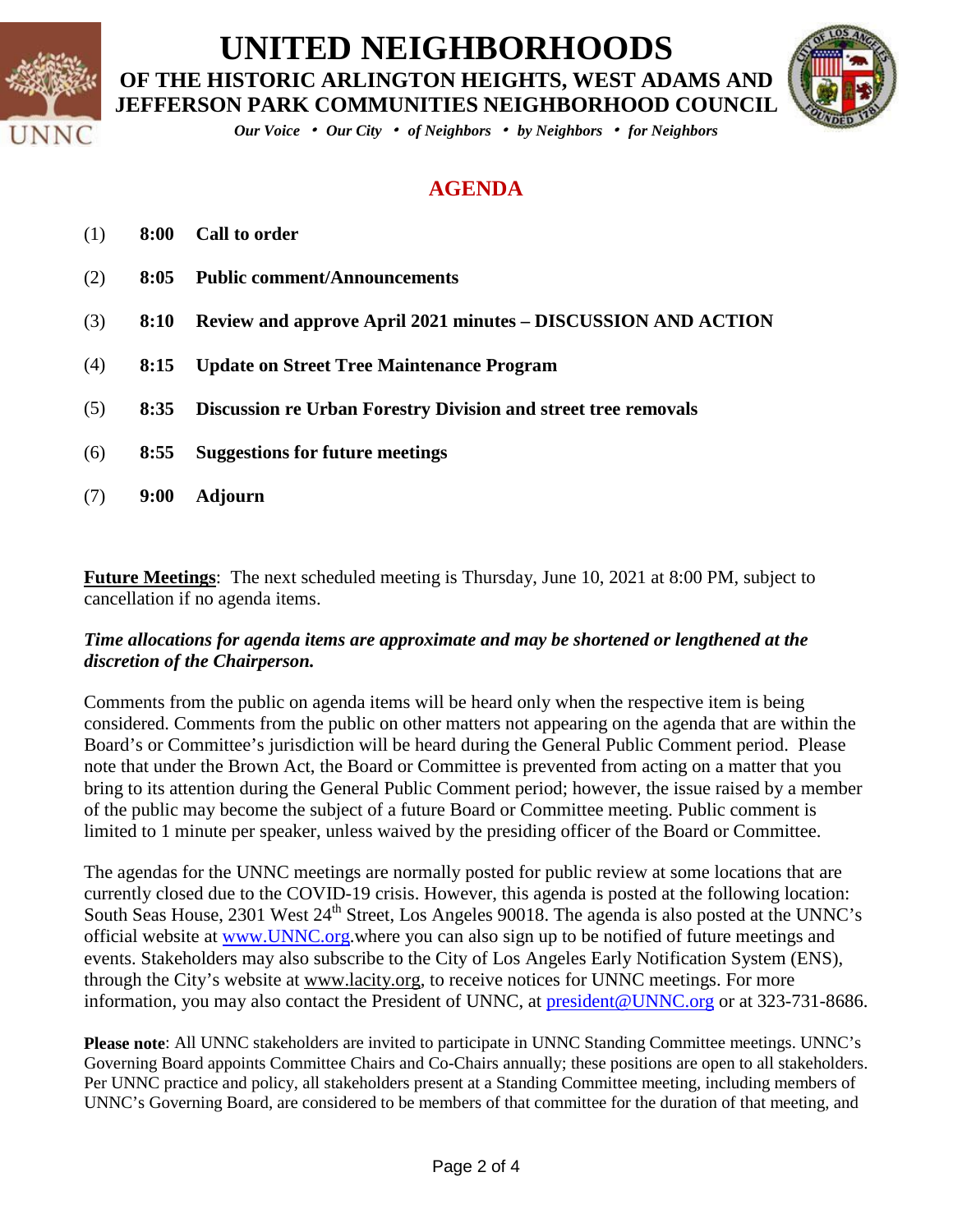



*Our Voice* • *Our City* • *of Neighbors* • *by Neighbors* • *for Neighbors*

may equally participate, including by making motions and voting. Any action taken at the meeting is only a recommendation to the Governing Board; no Standing Committee may act on behalf of the Governing Board without prior authorization. UNNC's Governing Board members may be in attendance at its Standing Committee meetings as participants or observers. Per the California Open Meetings Act ("The Ralph M. Brown Act"), in accordance with Government Code Chapter 9 / meetings [54950 - 54963], Section 54952 (b), UNNC's Standing Committees are "legislative bodies" for the purposes of this Chapter. And, in accordance with Section 54952.2. (c) (6), nothing in this section prevents the attendance of a majority of the members of a legislative body at an open and noticed meeting of a standing committee of that body.

#### **Telecommunication Relay Services**

Telephone communication is one of the most important forms of communication in society today. Due to advancements in technology, telephone devices have evolved with new services and capabilities. Individuals who are deaf and hard of hearing, and individuals with a speech disability are following these trends and are rapidly migrating to more advanced telecommunications methods, both for peer-to-peer and third-party telecommunications relay service (TRS) communications.

Telecommunications Relay Service is a telephone service that allows persons with hearing or speech disabilities to place and receive telephone calls. TRS is available in all 50 states, the District of Columbia, Puerto Rico and the U.S. territories for local and/or long distance calls. TRS providers - generally telephone companies - are compensated for the costs of providing TRS from either a state or a federal fund. There is no cost to the TRS user. What forms of TRS are available? There are several forms of TRS, depending on the particular needs of the user and the equipment available: TRS includes: Text to Voice TIY-Based TRS; Speech-to-Speech Relay Service; Shared Non-English Language Relay Service; Captioned Telephone Relay Service; Internet Protocol Relay Service; and Video Relay Service.

Please visit this site for detail descriptions:

https://www.fcc.gov/consumers/guides/telecommunications-relay-service-trs.

Don't hang up! Some people hang up on TRS calls because they think the Communications Assistant (CA) is a telemarketer. If you hear, "Hello. This is the relay service .. . " when you pick up the phone, please don't hang up! You are about to talk, through a TRS provider, to a person who is deaf, hard-of-hearing, or has a speech disability.

If you have limitations hearing or speaking a specially-trained CA can relay telephone conversations for all of your calls. In California, dial 711to reach the California Relay Service (CRS). If you prefer having your calls immediately answered in your mode of communication, dial one of the toll-free modality- and language-specific numbers below. The call will be routed to the CRS provider.

TTY/VCO/HCO to Voice 1-800-735-29291/English 800-855-3000/Spanish

Voice to TTY/VCO/HCO 1-800-735-2922/English 1-800-855-3000/Spanish

From or to Speech-to-Speech 1-800-854-7784/ English & Spanish